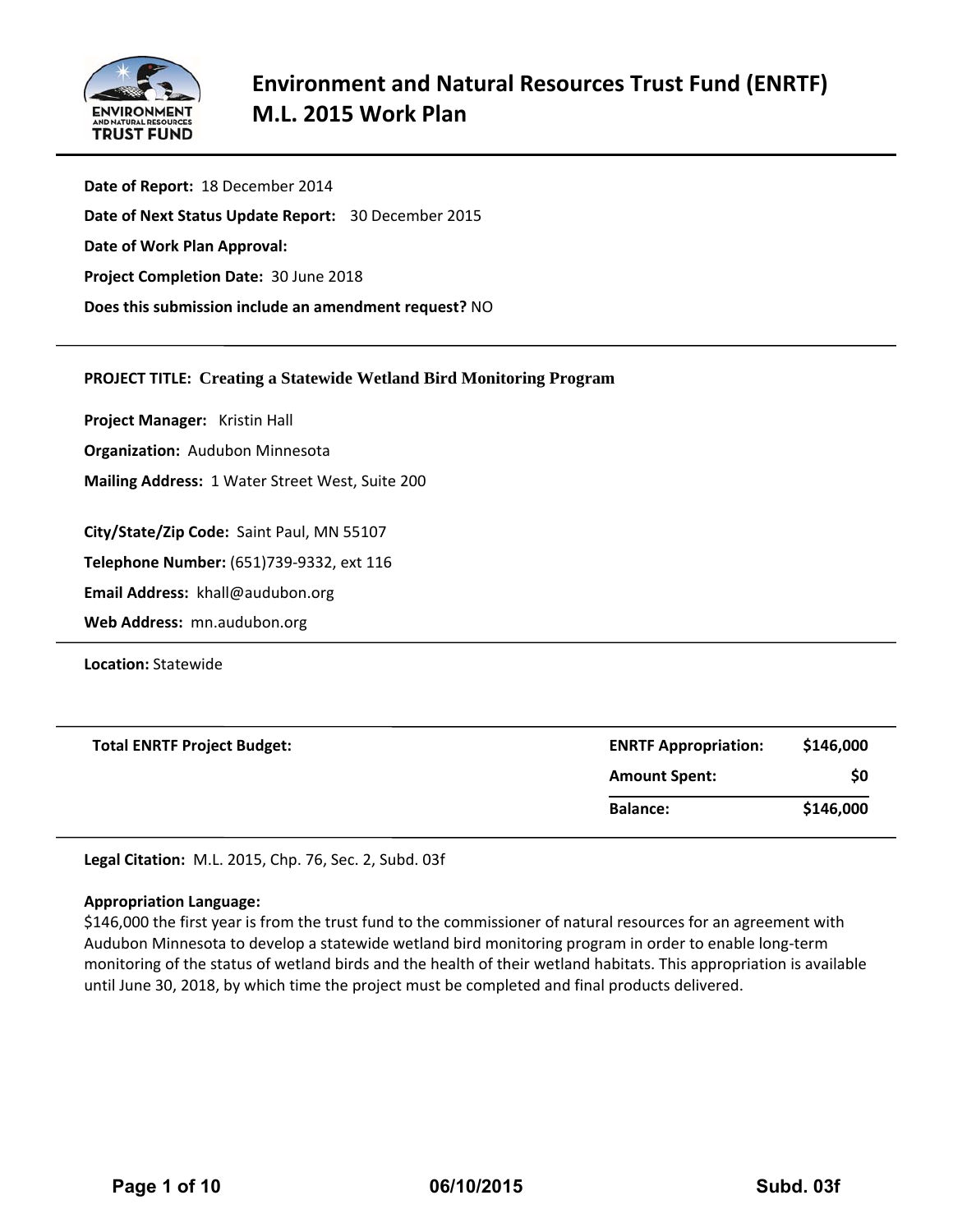# **I. PROJECT TITLE: Creating a Statewide Wetland Bird Monitoring Program**

**II. PROJECT STATEMENT:** We will develop a statewide wetland bird monitoring program, which will include rails, bitterns, and waterbirds, utilizing a combination of volunteer citizen scientists and paid surveyors. Our objective is to establish a long‐term statewide wetland bird monitoring system to provide state agencies and others with a method to monitor the status of these birds and the health of their wetland habitats now and into the future. Many wetland birds are difficult to survey, in large part because of their inconspicuous nature and the difficulty of accessing their habitats. Thus, effective conservation planning and habitat management for wetland birds is challenging and information regarding abundance, distribution, population trends, habitat relationships, and management needs for these species is limited. Systematic and coordinated wetland bird monitoring has been recognized as a high priority in state, regional and national conservation plans. Because of this, more effort is being put into wetland bird monitoring across the Midwest using standardized protocols and data collection.

Minnesota is fortunate to have some baseline data on this group of birds from the County Biological Survey and the recently competed Breeding Bird Atlas; this project is neither a repeat nor an extension of either of these surveys. However, it does build on these efforts, using what we have learned to date to monitor these species into the future. Because these birds are dependent on wetlands they can serve as valuable indicators of habitat quality and are useful monitoring tools for wetland quality as well as restoration efforts.

Methodologies to monitor wetland birds are constantly being improved and refined. We will begin the project by reviewing and referencing already established standardized protocols used to conduct the monitoring and will consult with researchers in Minnesota and other states to incorporate any modifications developed prior to the start of our field work to ensure we are using the most up to date and effective methods available. This will include a recently established secretive marsh bird survey protocol that has been developed to address research questions while providing a regional measure of population status and trends. Working with biologists to incorporate current efforts will allow our statewide survey to be compatible with larger‐scale regional monitoring. Survey sites will be chosen based on a sub‐sample of wetlands currently being monitored by the MN DNR located within the Audubon Minnesota Important Bird Area network. Using a combination of volunteers and paid staff proved extremely effective in completing the Breeding Bird Atlas and we propose to follow that model in this project. Such a combination allows for volunteer involvement and its reduced costs while ensuring that hard to access sites are also covered. We will use a website for data entry allowing for easy and immediate data collection and review if necessary.

## **III. OVERALL PROJECT STATUS UPDATES:**

**Project Status as of:** 30 December 2015 **Project Status as of:** 30 September 2016 **Project Status as of:** 30 March 2017 **Project Status as of:** 30 September 2017 **Project Status as of:** 30 March 2018

**Overall Project Outcomes and Results:** 30 June 2018

2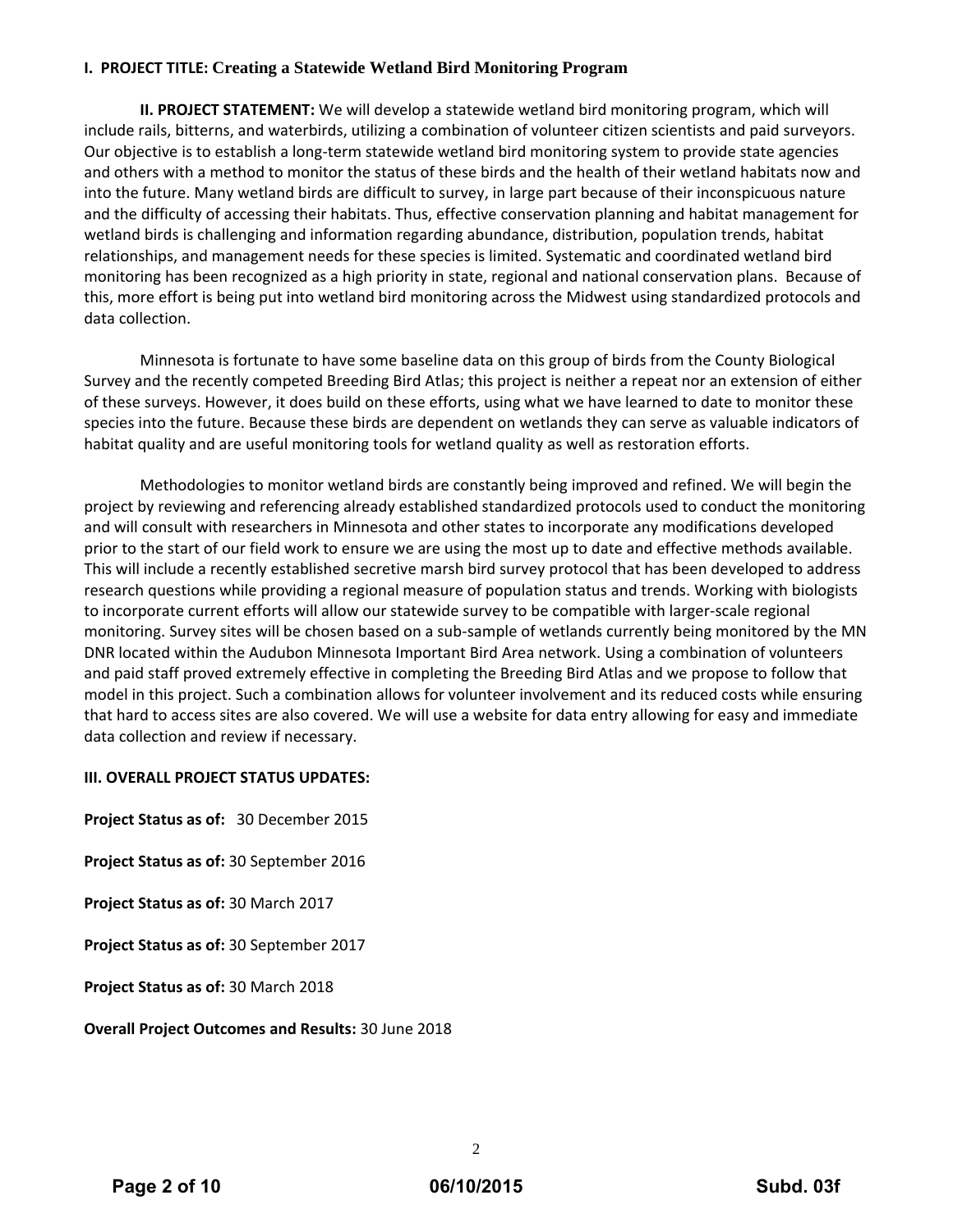### **IV. PROJECT ACTIVITIES AND OUTCOMES:**

### **ACTIVITY 1: Finalize Study Protocol and Monitoring Sites**

**Description:** During the first 3 months of the project we will review and evaluate waterbird monitoring protocols used or tested in Minnesota and surrounding states, update them with the most current knowledge and incorporate them into a draft statewide protocol. This protocol will be submitted for review by biologists at the University of Minnesota and other academic institutions, the MN DNR and the U.S. Fish and Wildlife Service to ensure consistency and applicability of our protocols with other ongoing studies and current state of the art practices. Before the beginning of the first field season (by March 2016) we will work with the MN DNR to determine a subset of wetlands to be monitored within the Audubon Minnesota Important Bird Area network. These wetlands will be representative of wetland types across the state and be part of ongoing DNR wetland monitoring programs allowing for comparison between wetland bird numbers and wetland quality. Before the beginning of the first field season we will develop a website for data collection and display.

### **Summary Budget Information for Activity 1: ENRTF Budget: \$ 15,830**

**Amount Spent: \$ 0 Balance: \$ 15,830**

| Outcome                                                         | <b>Completion Date</b> |
|-----------------------------------------------------------------|------------------------|
| 1. Review current efforts from Minnesota and surrounding states | October 2015           |
| 2. Revise and finalize protocols                                | November 2015          |
| 3. Designate and map survey areas                               | March 2016             |
| 4. Create a data entry website                                  | March 2016             |

**Project Status as of:** 30 December 2015

**Project Status as of:** 30 September 2016

**Project Status as of:** 30 March 2017

**Project Status as of:** 30 September 2017

**Project Status as of:** 30 March 2018

**Overall Project Outcomes and Results:** 30 June 2018

### **Activity 2: Statewide Wetland Bird Location Data Collection**

**Description:** During the first 4 months of 2016 we will recruit volunteers and hire two surveyors for Season 1. All surveyors, both volunteers and hired, will be trained in our data collection and recording protocols. Season 1 data collection will occur from April – July 2016 at the sites chosen in Activity 1. Following the initial field season we will analyze data and modify our protocols as needed. We will produce an interim report with the initial data findings of Season 1 and outlining any modifications of protocols for Season 2. Hiring of surveyors for Season 2 will occur in the first 4 months of 2017 and we will bring back as many surveyors from Season 1 as possible. Again all surveys will be trained in our modified protocols and Season 2 data will be collected from April – July 2017.

**Summary Budget Information for Activity 2: ENRTF Budget: \$ 114,340**

**Amount Spent: \$ 0 Balance: \$ 114,340**

3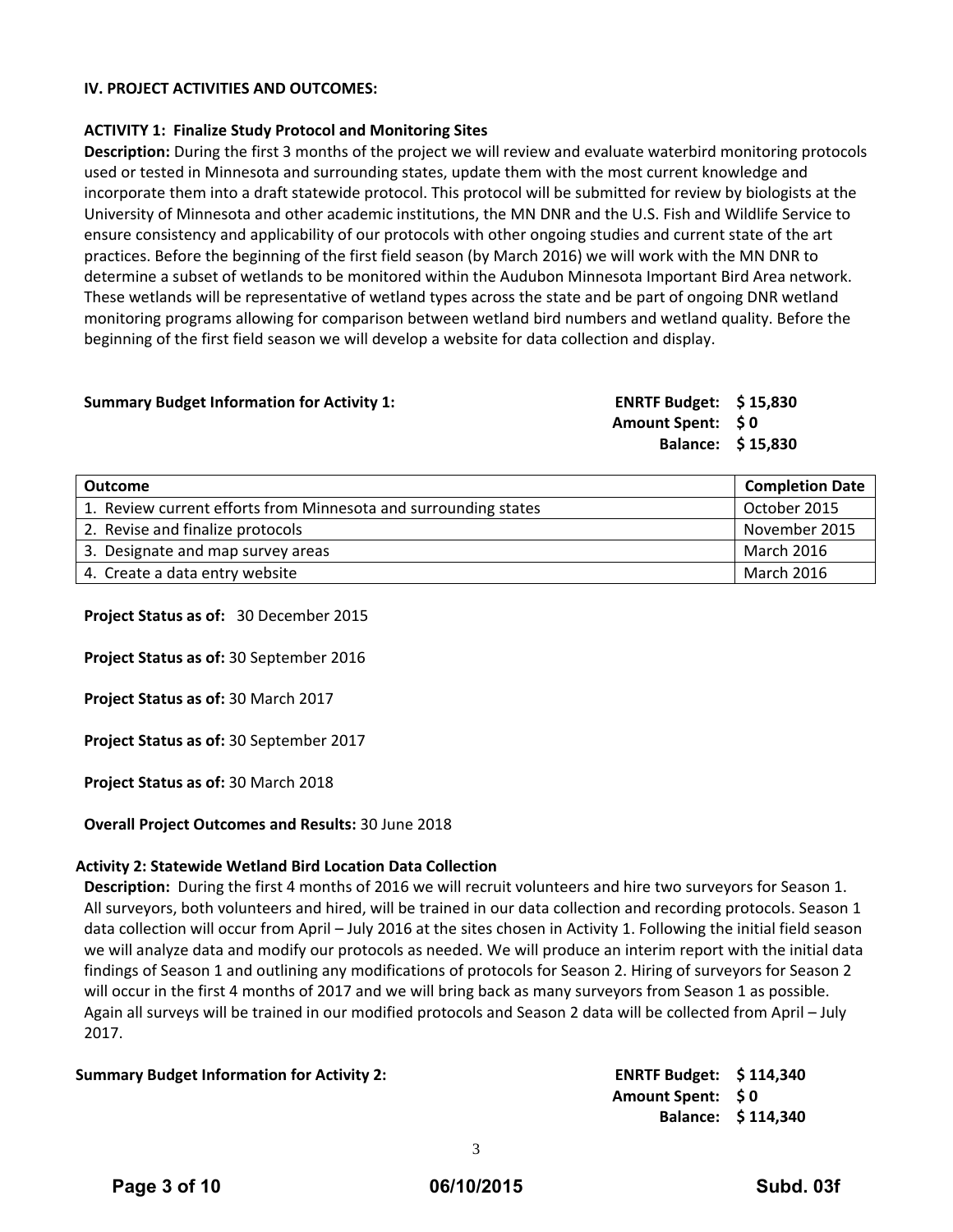| <b>Outcome</b>                                                                           | <b>Completion Date</b> |
|------------------------------------------------------------------------------------------|------------------------|
| 1. Recruit and train volunteers and hire surveyors for Season 1                          | April 2016             |
| 2. Conduct Season 1 field work statewide at sites determined in Activity 1               | August 2016            |
| 3. Submit interim report with results of Season 1                                        | September 2016         |
| 4. Analyze Season 1 field work and modify protocols as needed                            | December 2016          |
| 5. Recruit and train volunteers and hire surveyors for Season 2                          | April 2017             |
| 6. Conduct Season 2 field work at sites determined in Activity 1 and modified by results | August 2017            |
| from Season 1.                                                                           |                        |
| 7. Analyze Season 2 field work and produce final survey protocols.                       | September 2017         |

## **Project Status as of:** 30 December 2015

**Project Status as of:** 30 September 2016

**Project Status as of:** 30 March 2017

**Project Status as of:** 30 September 2017

**Project Status as of:** 30 March 2018

**Overall Project Outcomes and Results:** 30 June 2018

## **ACTIVITY 3: Final Analysis and Statewide Monitoring Design 12 Wetland Birds in MN**

**Description:** The final analysis of methodology and data from both seasons of field work will be conducted and reviewed. We will develop a final protocol that will be used in future monitoring and develop a structure for continuing statewide wetland bird monitoring that will track populations of 12 wetland birds.

### **Summary Budget Information for Activity 3:**

| <b>ENRTF Budget:</b> | \$15,830 |
|----------------------|----------|
| <b>Amount Spent:</b> | SO.      |
| <b>Balance:</b>      | \$15,830 |

| Outcome                                                   | <b>Completion Date</b> |
|-----------------------------------------------------------|------------------------|
| 1. Submit interim report with results of Season 2         | September 2017         |
| 2. Do final data analysis of entire survey effort         | June 2017              |
| 3. Develop plan for ongoing state wetland bird monitoring | June 2018              |

**Project Status as of:** 30 December 2015

**Project Status as of:** 30 September 2016

**Project Status as of:** 30 March 2017

**Project Status as of:** 30 September 2017

**Project Status as of:** 30 March 2018

**Overall Project Outcomes and Results:** 30 June 2018

**Final Report Summary:**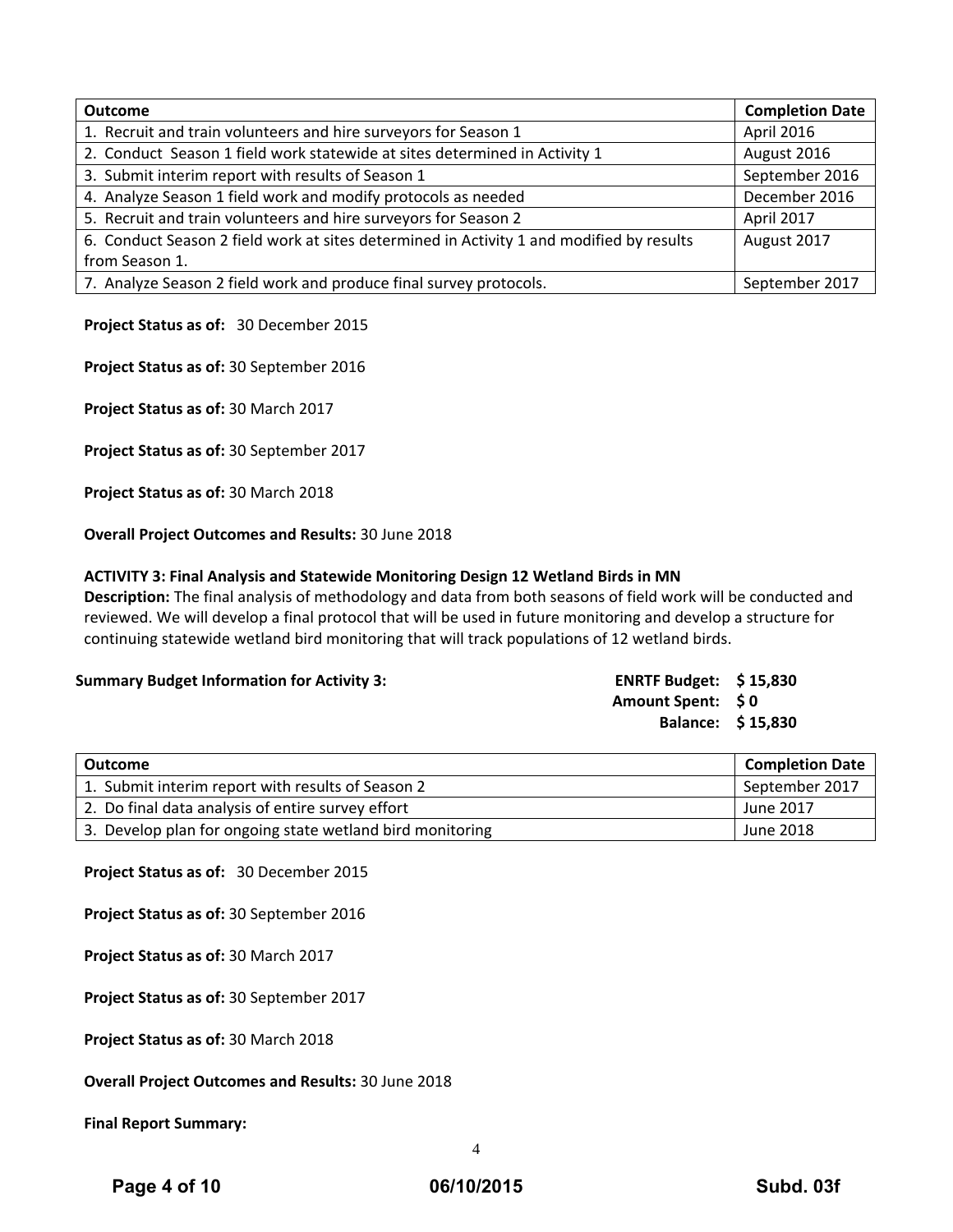## **V. DISSEMINATION:**

**Description:** Over the course of the project we will work closely with our partners in the MN DNR and USFWS and update them regularly with iterative reporting and copies of survey protocol document(s). We will develop an online data collection mechanism which may be a means for partners to access information. We will create a webpage featuring project overview and results hosted on the Audubon Minnesota website (mn.audubon.org).

**Project Status as of:** 30 December 2015

**Project Status as of:** 30 September 2016

**Project Status as of:** 30 March 2017

**Project Status as of:** 30 September 2017

**Project Status as of:** 30 March 2018

**Overall Project Outcomes and Results:** 30 June 2018

**Final Report Summary:**

## **VI. PROJECT BUDGET SUMMARY:**

#### **A. ENRTF Budget Overview:**

| <b>Budget Category</b>        | \$ Amount | <b>Overview Explanation</b>                        |
|-------------------------------|-----------|----------------------------------------------------|
| Personnel:                    | \$123,300 | 3 Audubon MN Staff-                                |
|                               |           | Mark Martell, Project Manager: \$48,000(.19 FTE    |
|                               |           | each year for 3 years)                             |
|                               |           | Kristin Hall, GIS specialist and field supervisor: |
|                               |           | $$32,000$ , (.17 FTE each year for 3 years)        |
|                               |           | Susan Swanson, Administrative support: \$7,500     |
|                               |           | (.06 FTE each year for 3 years)                    |
|                               |           | 2 Field Surveyors (to be hired)- \$35,800 (2       |
|                               |           | people for 10 weeks for 2 years) .19 FTE           |
| Equipment/Tools/Supplies:     | \$3,700   | 2 pair of waders, 3 callback machines, 2           |
|                               |           | spotting scopes w/ tripods.                        |
| Travel Expenses in MN:        | \$19,000  | Travel and lodging for surveyors and staff         |
| TOTAL ENRTF BUDGET: \$146,000 |           |                                                    |

**Explanation of Use of Classified Staff:** N/A

**Explanation of Capital Expenditures Greater Than \$5,000:** N/A

**Number of Full‐time Equivalents (FTE) Directly Funded with this ENRTF Appropriation:** 2.11

**Number of Full‐time Equivalents (FTE) Estimated to Be Funded through Contracts with this ENRTF Appropriation:** N/A

**B. Other Funds:**

|                        | Amount          | Amount |                    |
|------------------------|-----------------|--------|--------------------|
| <b>Source of Funds</b> | <b>Proposed</b> | Spent  | Use of Other Funds |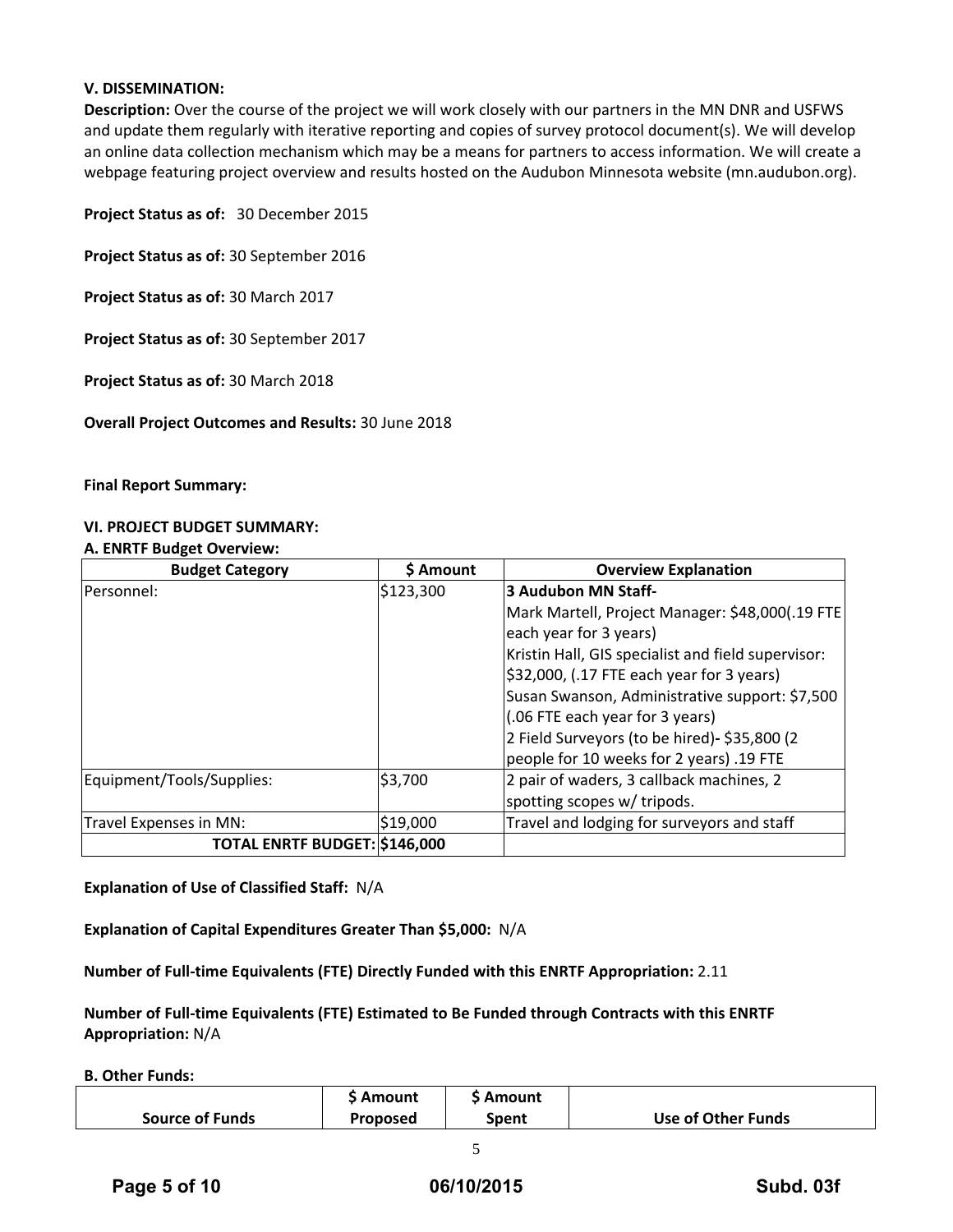| Non-state                 |          |     |                                       |
|---------------------------|----------|-----|---------------------------------------|
| Audubon MN                | \$31,500 | S0  | Personnel                             |
| USFWS (in-kind)           | \$2,500  | \$0 | Federal employee time in kind         |
| <b>State</b>              |          |     |                                       |
| MN DNR (in-kind)          | \$2,500  | \$0 | State wildlife non-game employee time |
| <b>TOTAL OTHER FUNDS:</b> | \$36,500 | \$0 |                                       |

## **VII. PROJECT STRATEGY:**

## **A. Project Partners Receiving Funds:**

Mark Martell, Audubon Minnesota – Project lead

## **Project Partners Not Receiving Funds**

Katherine Koch, U.S. Fish and Wildlife Service ‐ Connecting Project with other efforts throughout the Midwest, facilitating data management and sharing with our Midwest Avian Data Center's marshbird database Carrol Henderson, MN DNR Nongame Program – Facilitating statewide effort within the DNR and other partners.

**B. Project Impact and Long‐term Strategy:** The intent of this project is to create an ongoing, long‐term wetland bird monitoring survey in Minnesota. This will provide natural resource managers information they need to effectively manage these birds, and their wetland habitats. For example, some of these birds are game species yet the dearth of information on their population numbers makes setting bag limits difficult. By using volunteers we expect the long-term cost of this survey to be minimal. This "citizen science" model is used effectively by Audubon for our Christmas Bird Count, now in its 115th year, and by the MN DNR in its Common Loon and amphibian surveys.

**C. Funding History:** The ENRTF and various partners have provided funding for the Minnesota Breeding Bird Atlas which will provide critical information to the Wetland Bird Survey Project. However, this project is not a continuation or repeat of the Breeding Bird Survey but builds on the information obtained from that effort. The ENRTF part of the funding is shown below:

M.L. 2008 – Audubon Minnesota ‐ \$169,000; NRRI ‐ \$101,000

M.L. 2010 – Audubon Minnesota ‐ \$211,000; NRRI ‐ \$161,000

M.L. 211‐12 – Audubon Minnesota ‐ \$250,000

M.L. 2014 – Audubon Minnesota ‐ \$300,000

## **VIII. FEE TITLE ACQUISITION/CONSERVATION EASEMENT/RESTORATION REQUIREMENTS:**

**A. Parcel List:** Not Applicable

## **B. Acquisition/Restoration Information:** Not Applicable

## **IX. VISUAL COMPONENT or MAP(S):** See Figure 1

## **XI. REPORTING REQUIREMENTS:**

Periodic work plan status update reports will be submitted no later than [12/30/2015], [9/30/2016], [3/30/2017], and [9/30/2017 and 3/30/2018]. A final report and associated products will be submitted by **June30, 2018.**

6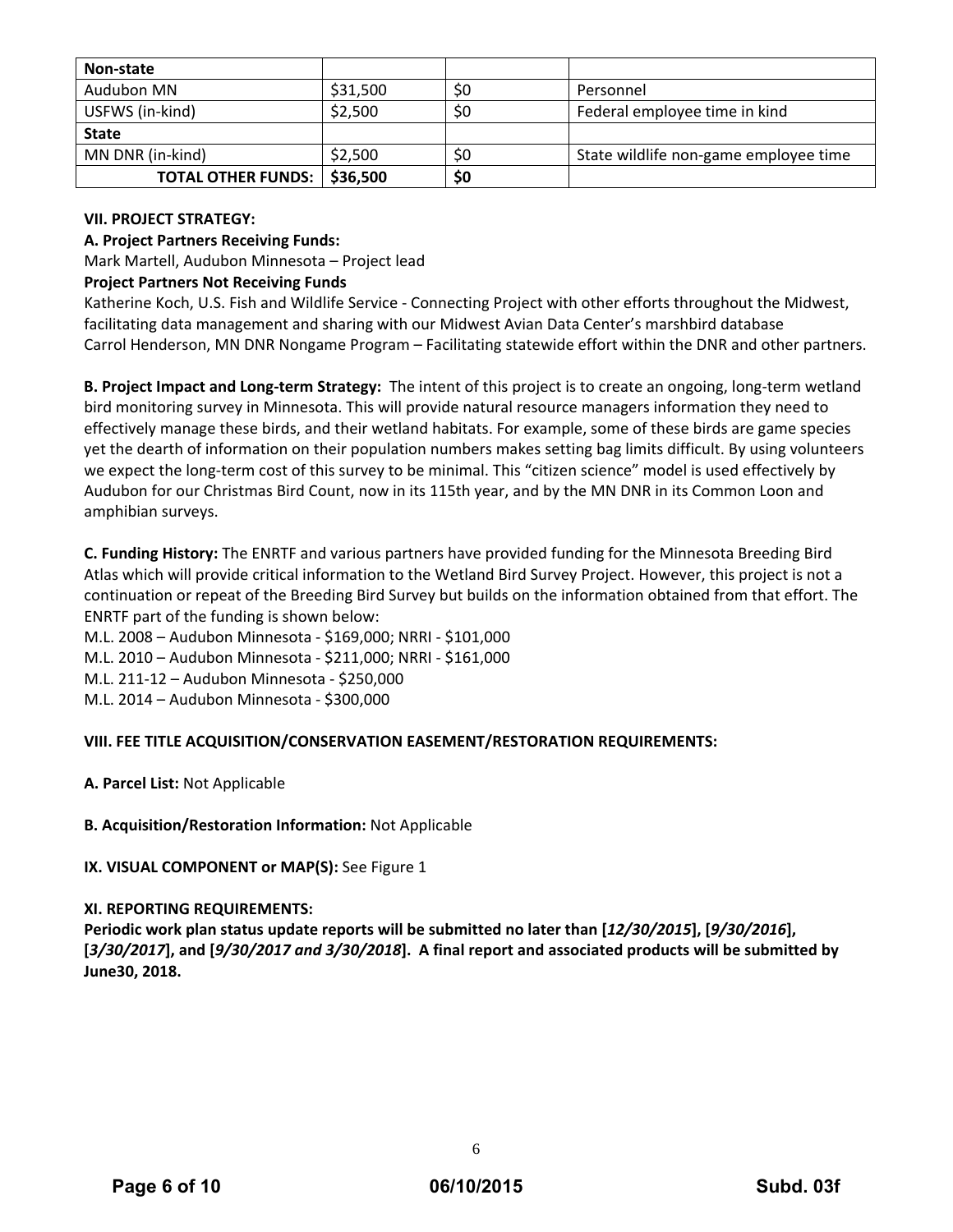

*Figure 1 Waterbird Survey Area of Interest*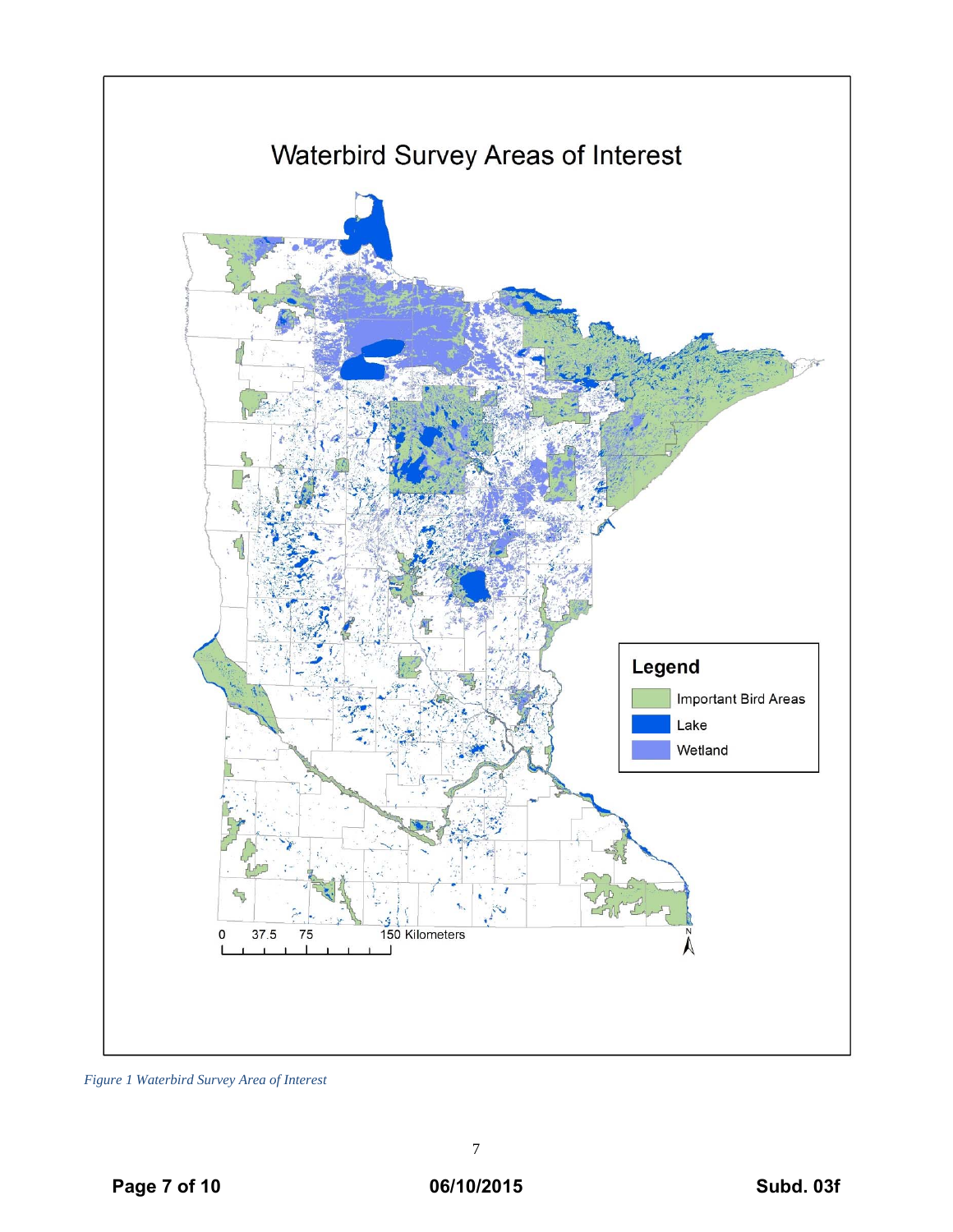### **Environment and Natural Resources Trust Fund M.L. 2015 Project Budget**

**Project Title:** Creating a Statewide Wetland Bird Monitoring Program

**Legal Citation:** M.L. 2015, Chp. 76, Sec. 2, Subd. 03f

**Project Manager:** Kristin Hall

**Organization:** Audubon Minnesota

**M.L. 2015 ENRTF Appropriation: \$** *146,000*

**Project Length and Completion Date:** 3 Years, June 30, 2018

**Date of Report:** 18 December 2014

| <b>ENVIRONMENT AND NATURAL RESOURCES TRUST</b>                                                                            | <b>Activity 1</b>               |                     | <b>Activity 1</b>      | <b>Activity 2</b> |                     | <b>Activity 2</b>                           | <b>Activity 3</b> |                     | <b>Activity 3</b> | TOTAL         | <b>TOTAL</b>   |
|---------------------------------------------------------------------------------------------------------------------------|---------------------------------|---------------------|------------------------|-------------------|---------------------|---------------------------------------------|-------------------|---------------------|-------------------|---------------|----------------|
| <b>FUND BUDGET</b>                                                                                                        | <b>Budget</b>                   | <b>Amount Spent</b> | <b>Balance</b>         | <b>Budget</b>     | <b>Amount Spent</b> | <b>Balance</b>                              | <b>Budget</b>     | <b>Amount Spent</b> | <b>Balance</b>    | <b>BUDGET</b> | <b>BALANCE</b> |
| <b>BUDGET ITEM</b>                                                                                                        | <b>Finalize Study Protocols</b> |                     | <b>Data Collection</b> |                   |                     | <b>Final Analysis and Monitoring Design</b> |                   |                     |                   |               |                |
| <b>Personnel (Wages and Benefits)</b>                                                                                     | \$15,830                        | \$0                 | \$15,830               | \$91,640          | \$0 <sub>1</sub>    | \$91,640                                    | \$15,830          | \$0                 | \$15,830          | \$123,300     | \$123,300      |
| Mark Martell, Project Manager: \$48,000 (75% salary, 25% benefits);                                                       |                                 |                     |                        |                   |                     |                                             |                   |                     |                   |               |                |
| .19 FTE each year for 3 years                                                                                             |                                 |                     |                        |                   |                     |                                             |                   |                     |                   |               |                |
| Kristin Hall, GIS specialist and field supervisor: \$32,000, (75% salary,<br>25% benefits), .17 FTE each year for 3 years |                                 |                     |                        |                   |                     |                                             |                   |                     |                   |               |                |
| Susan Swanson, Administrative support: \$7,500, (75% salary, 25%                                                          |                                 |                     |                        |                   |                     |                                             |                   |                     |                   |               |                |
| benefits); .06 FTE each year for 3 years                                                                                  |                                 |                     |                        |                   |                     |                                             |                   |                     |                   |               |                |
| 2 Temporary Field Surveyors: \$35,800, (93% Salary and 7%                                                                 |                                 |                     |                        |                   |                     |                                             |                   |                     |                   |               |                |
| benefits); .19FTE for 2 people for 2 years (10 wks/yr)                                                                    |                                 |                     |                        |                   |                     |                                             |                   |                     |                   |               |                |
| Equipment/Tools/Supplies - Overall                                                                                        |                                 |                     |                        | \$3,700           | $\sqrt{50}$         | \$3,700                                     |                   |                     |                   | \$3,700       | \$3,700        |
| 2 Spotting Scopes with Tripods (\$1,000 each)                                                                             |                                 |                     |                        |                   |                     |                                             |                   |                     |                   |               |                |
| 3 Call playback machines (\$500 each)                                                                                     |                                 |                     |                        |                   |                     |                                             |                   |                     |                   |               |                |
| 2 sets of waders (\$90) each                                                                                              |                                 |                     |                        |                   |                     |                                             |                   |                     |                   |               |                |
| Travel expenses in Minnesota                                                                                              |                                 |                     |                        | \$19,000          | $\sqrt{50}$         | \$19,000                                    |                   |                     |                   | \$19,000      | \$19,000       |
| Temp Employees mileage and lodging for travel to survey sites (2                                                          |                                 |                     |                        |                   |                     |                                             |                   |                     |                   |               |                |
| years) - est \$13000                                                                                                      |                                 |                     |                        |                   |                     |                                             |                   |                     |                   |               |                |
| Audubon Staff travel to survey sites (2 years) - ext \$6000                                                               |                                 |                     |                        |                   |                     |                                             |                   |                     |                   |               |                |
| <b>COLUMN TOTAL</b>                                                                                                       | \$15,830                        | \$0                 | \$15,830               | \$114,340         | \$0                 | \$114,340                                   | \$15,830          | \$0                 | \$15,830          | \$146,000     | \$146,000      |